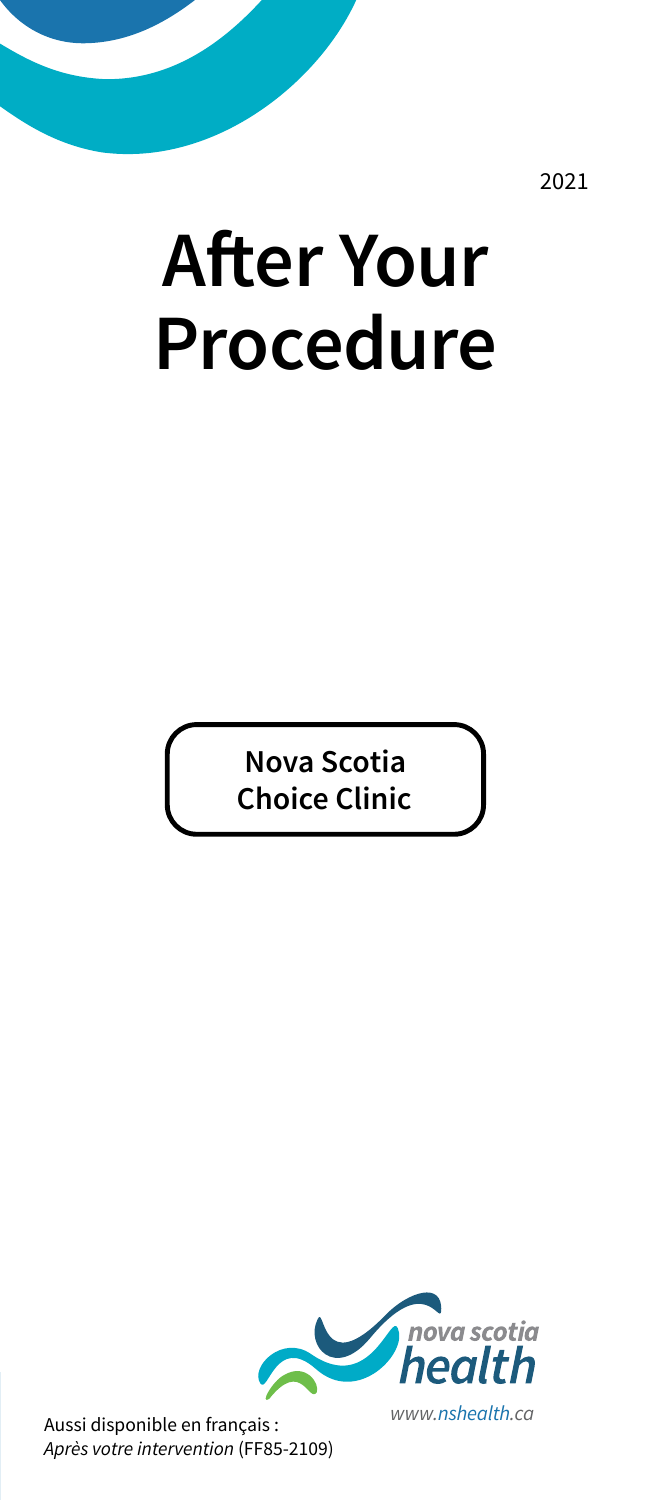#### **Post-procedure instructions**

- 1. **You must have a responsible adult take you home by car. You will not be allowed to walk home, drive yourself home, or take a bus or taxi. You should also have someone stay with you at home and care for you for 24 hours (1 day). This is for your safety.**
- 2. **For 24 hours after your procedure:**
	- **Do not drive a car or operate heavy machinery.**
	- **Do not make any important decisions, or sign any legal documents or important papers.**
	- **Do not drink any alcohol for 24 hours, or while taking pain medication.**
	- **Do not act as a caregiver for others (children or family members). Plan for help before your procedure, if needed.**
	- **Do not exercise or play sports. Do not do any heavy lifting.**
	- **Eat as you normally would, and rest when you feel tired.**
- 3. Your nurse will tell you what your blood type is before you leave the hospital. If you are Rh negative, your nurse will give you an injection. Your nurse will explain why you need this injection.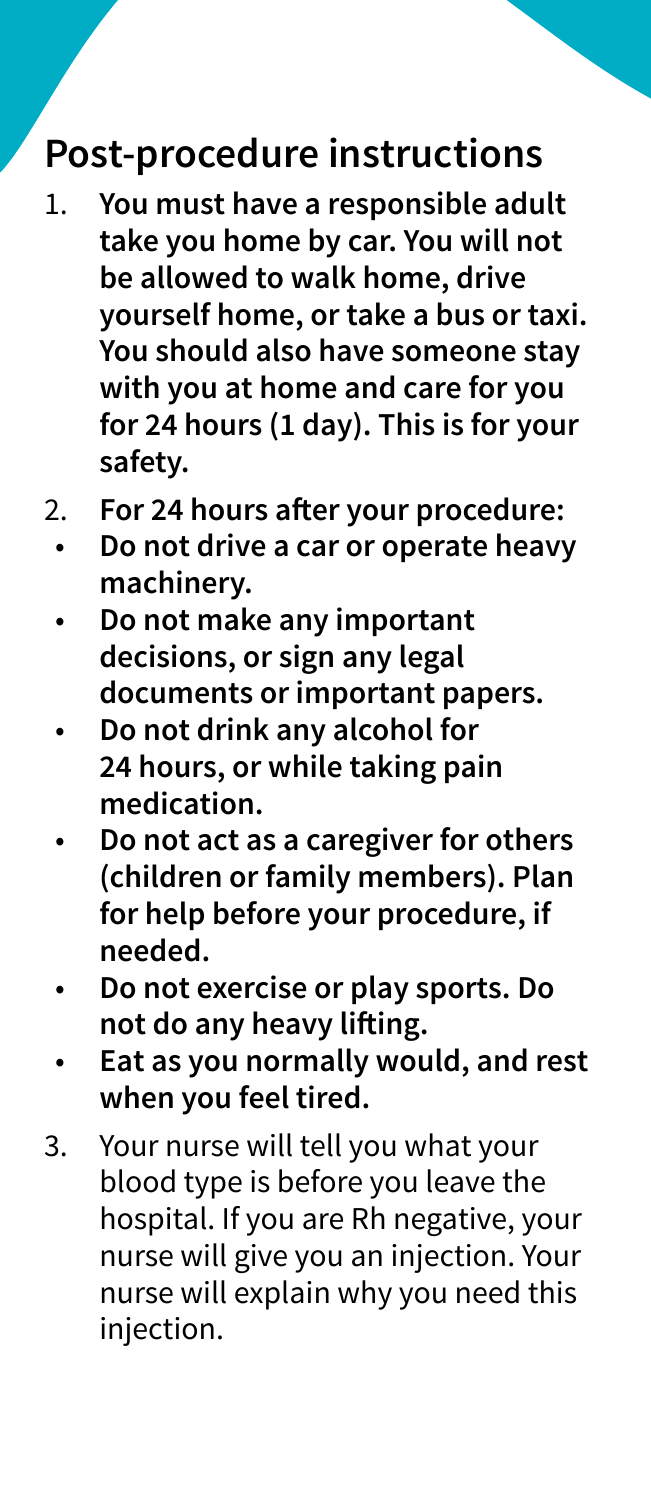## **Call your primary health care provider if you have:**

- Fever over 38° C/100.4° F
- Bad-smelling vaginal discharge
- Bad cramping in your lower abdomen (stomach area) that does not go away with 1 or 2 doses of extra strength acetaminophen (Tylenol®) (2 tablets every 4 to 6 hours), your usual pain reliever, or a hot pack
- Heavy bleeding (soaking more than 2 pads per hour for 2 hours in a row). **Call right away if you have light-headedness, dizziness, or a very fast heartbeat (feeling like your heart is racing) while you are bleeding.**

**If you cannot reach your primary health care provider, go to the nearest Emergency Department.**

#### **Preventing infection**

• You will get 2 antibiotic pills (doxycycline) in the recovery room. If you are allergic to doxycycline, you will get another antibiotic. If you cannot take them before you leave the hospital, your nurse will tell you when to take them.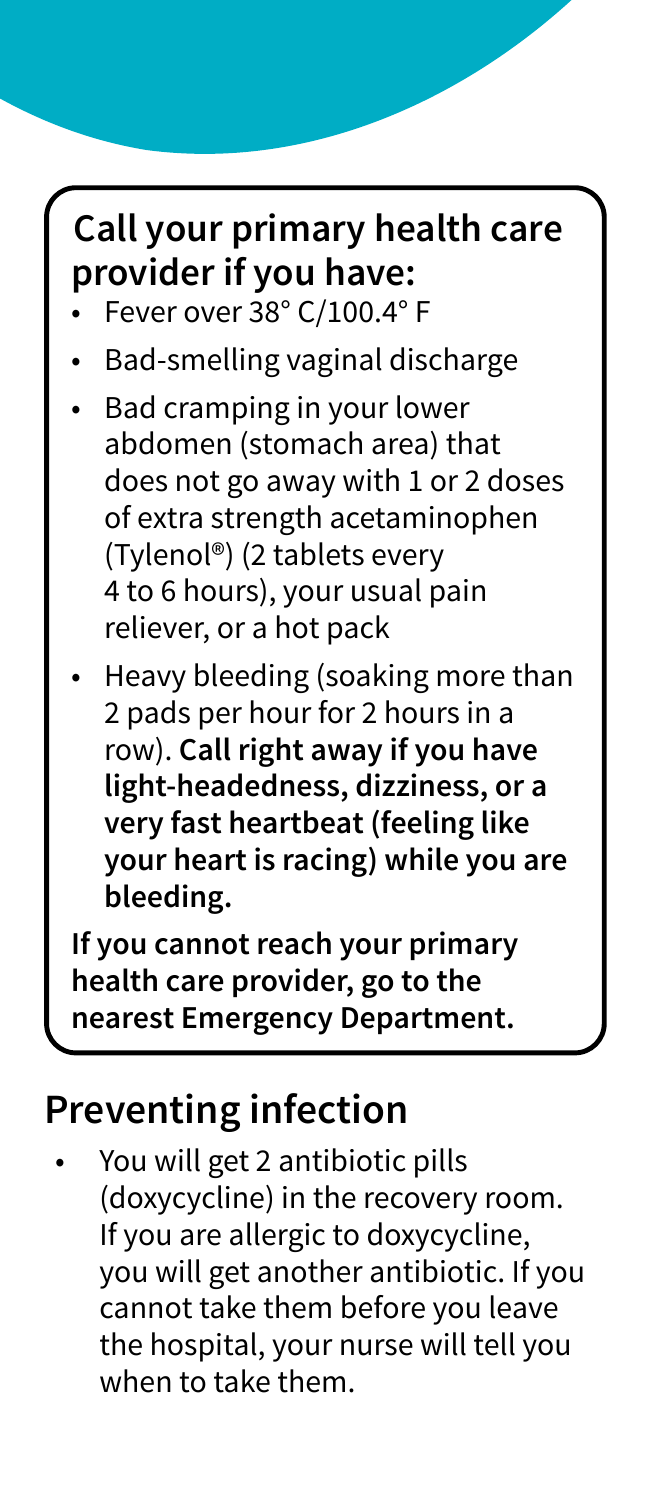- Use a UVA sunscreen for the next 3 to 4 days.
- **Do not** put anything into your vagina (like tampons) for 2 days after your procedure.
- Swimming, showering, and bathing are OK if your bleeding is light and your cramps are getting better.

#### **What to expect after you go home**

- You may have bleeding like your regular period, pass blood clots, have light bleeding or spotting, or not have any bleeding for days. You may also have period-like cramps at times. You may have bleeding for 2 to 3 weeks.
- You may take ibuprofen (Advil<sup>®</sup>, Midol®) or acetaminophen (Tylenol®) to help with the pain.
- You should have your next period in about 4 to 6 weeks. This period is often heavier and crampier than your regular periods. Your body is resetting after your procedure.
- You will ovulate (release an egg from your ovary) about 2 weeks after your procedure. This means you can get pregnant if you have sex. **Start using birth control as soon as possible after your procedure.**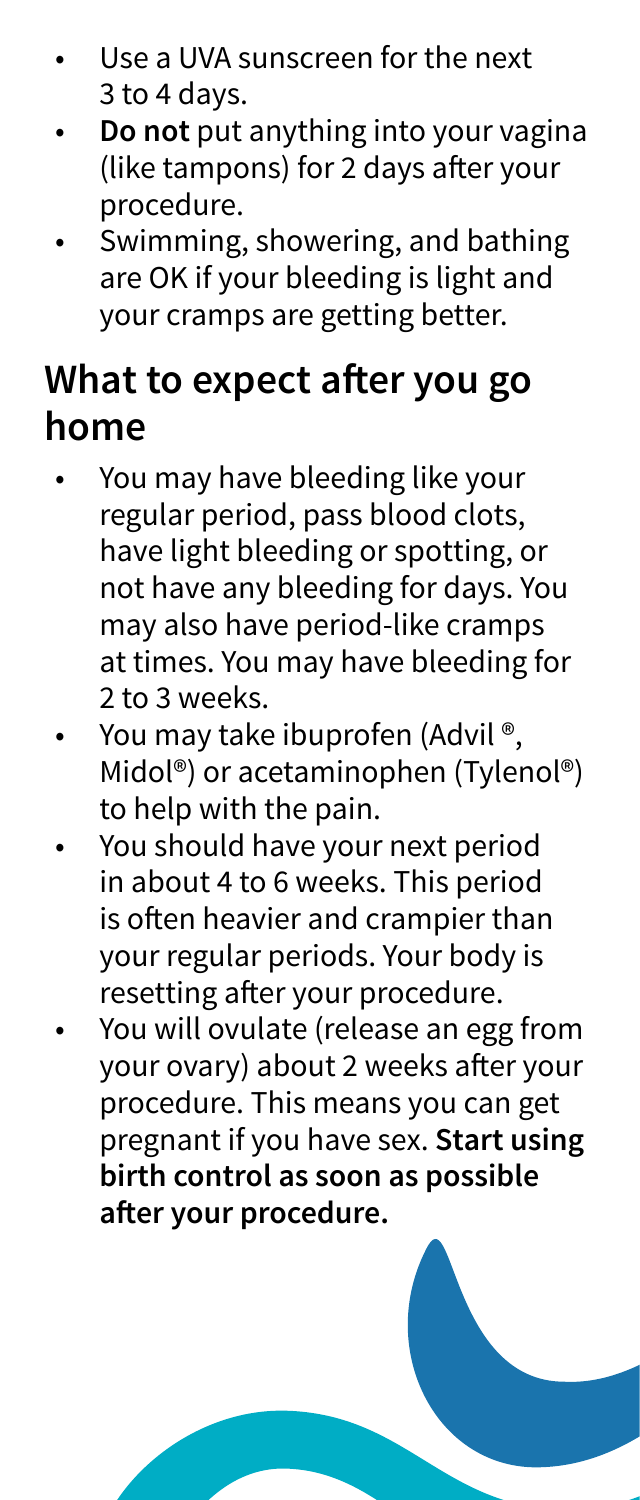- You should use **a back-up method such as condoms** for 7 days (1 week) after starting birth control pills, a patch, or a ring so that your method has time to start working.
- You may go to work or school the day after your procedure, as long as you take it easy.
- Nausea (feeling sick to your stomach) usually goes away within 24 hours.
- Your breasts may be tender for up to 1 week. Wearing a bra for support or using ice packs may help. Milky breast discharge may last for a couple of weeks. See your primary health care provider if these symptoms do not go away.

## **Questions**

- If you have questions after your procedure, please call the nurse at 902-473-7072 from 7 a.m. to 3 p.m., Monday to Friday. You will need to leave your name and a number to call back.
- **All voicemail messages are confi dential. We will return your call as soon as possible. Your conversations with the nurse and counsellor are private and confi dential.**
- You can also call the self referral line toll-free at 1-833-352-0719 or visit www.nshealth.ca/abortion